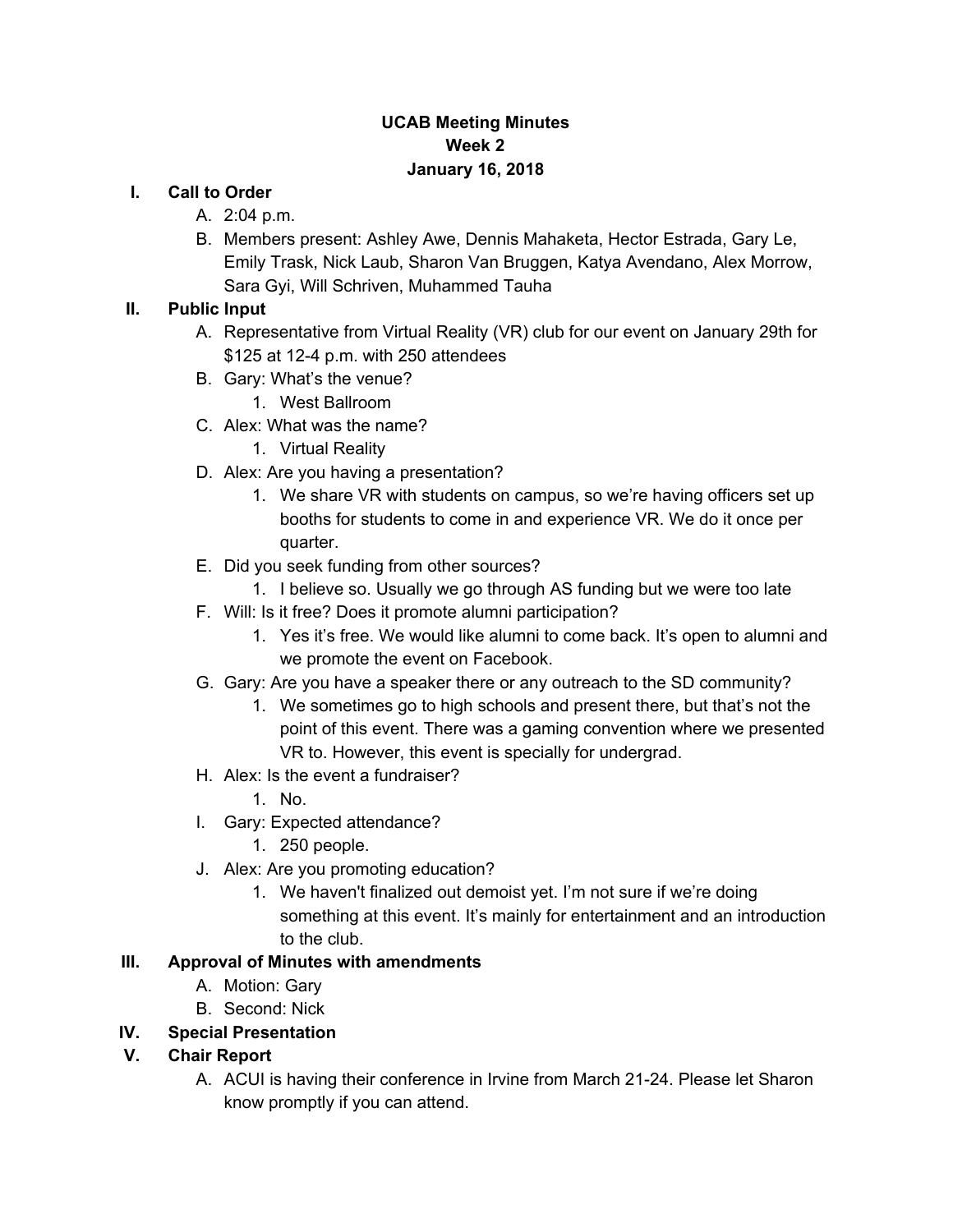- B. UCAB does pick up steam in Winter quarter. Budget meetings will begin week 6 after UCAB meetings.
- C. Many lease renewals to look over because PC East was built 10 years ago, so most of the vendors are out of their options to renew. It's up to us to renew them or not.
- D. Currently in the RFP for choosing a new vendor by the space currently occupied by Roundtable. I sent out a doodle and we will do the food tastings probably this week or next week.
	- 1. After we do the tastings we'll have a meeting to decide which vendor is the best for the space hopefully by the end of the month and if not early February.

## **VI. Vice Chair Report**

A. We have some tech subsidies

## **VII. Director Report**

- A. Update on budget: My team does an analysis of what we've spent over the years and do an average of the last 2 years. I ask the managers to give a justification if they think they will spend more than that. We'll have a list of capital projects, and we'll do an estimate of those and come with solid numbers. I encourage you to think about what you would propose for the coming budget as soon as possible. Hypothetically, if you wanted us to buy lawn chairs for the green area we would would want to get estimates on the costs of the project to have a starting point for those discussions. Start thinking about those things so we can gather some budgets and estimates.
- B. This year is the 10th year anniversary of PC East and 30 year anniversary for PC West. If you think there's something we should do for the milestone, then it's something to discuss if you're interested.
- C. Speakers List Opened
	- 1. Gary: Put down in the budget to tear down the squiggly wall in Shogun
	- 2. Nick: For the game room to be free for students
	- 3. Nick: What kind of things could we do for the anniversary like a free tasting from vendors? Free cake that we provide?
		- a) Sharon: I think it's pretty open. With the tasting from the vendors, we'd have to get there buy in, but as a board we have the possibility to have a conversation with the tenants to do something. Funding wise, UCAB has a budget of about \$5000 for projects, so if it's something worthy of doing you can come up with ideas, plans, and estimates to pull from the budget.
	- 4. Gary: It would be fun to do a throwback type thing. More than just the silliness, I think it would be interesting to show how the buildings came in the first place and to remind them of how it all started.
	- 5. Ashley: Dress like it's 2007 day.
	- 6. Sharon: It sounds like there might be some energy around it and perhaps we can engage our marketing and events departments.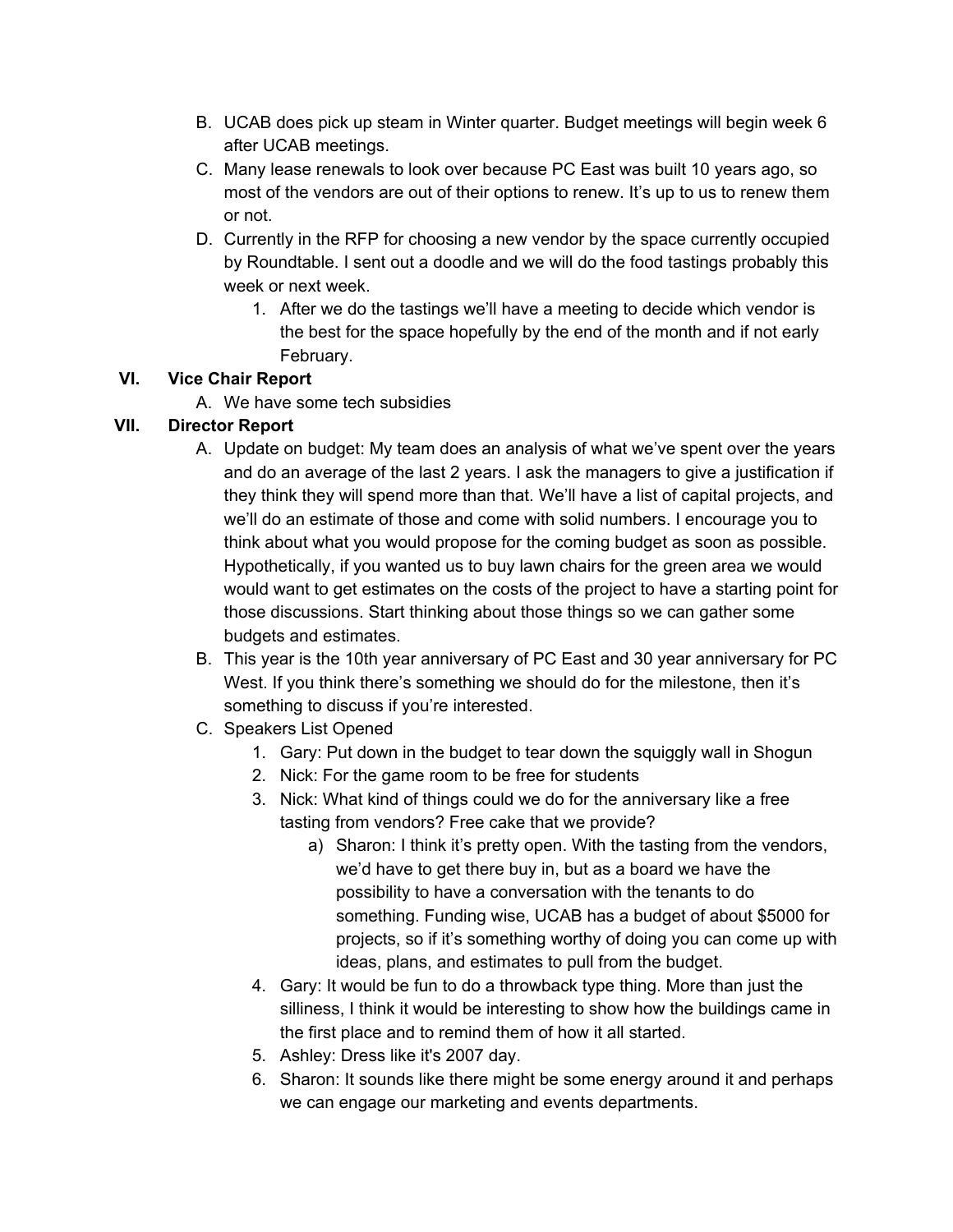D. Speaker List Closed

#### **VIII. New Business**

- A. Tech fee subsidies:
	- 1. Virtual Reality Demo by VR Club at UCSD
		- a) January 29th from 12-4pm at PC West Ballroom.
			- (1) Educational
				- (a) Yes: 3
				- (b) No: 6
			- (2) Bring people to UCEN for more than 3 hours (a) Yes
			- (3) Promote alumni participation
				- (a) No
			- (4) Actively promote and forster connection with SD community
				- (a) No
			- (5) Is it open to all UCSD students?
				- (a) Yes
			- (6) Funding from other sources?
				- (a) Yes: 2
				- (b) No: 6
				- (c) Abstain: 2
				- (d) Conclusion: They did not seek funding from other sources.
			- (7) Is it a fundraiser?
				- (a) No
			- (8) Is it free?
				- (a) Yes
			- (9) Dennis: They meet 4 criteria which is a dollar per student. With \$1 per student I recommend to fund them in full.
			- b) Gary: Move to fund VR Club for the full amount of \$125.
			- c) Second: Alex
	- 2. Pan Arab student association Para event
		- a) They will have a hip hop artist and a poetry artist and will promote the education of the Arab community on campus
		- b) January 24th from 6-9 pm at PC Ballroom East and is open to all students. It's free and has an expected attendance of 160 students. They're requesting \$175.
			- (1) Educational?
				- (a) Yes
			- (2) Bring student UCEN for more than 3 hours? (a) Yes
			- (3) Not at the old student center
			- (4) Promotes alumni participation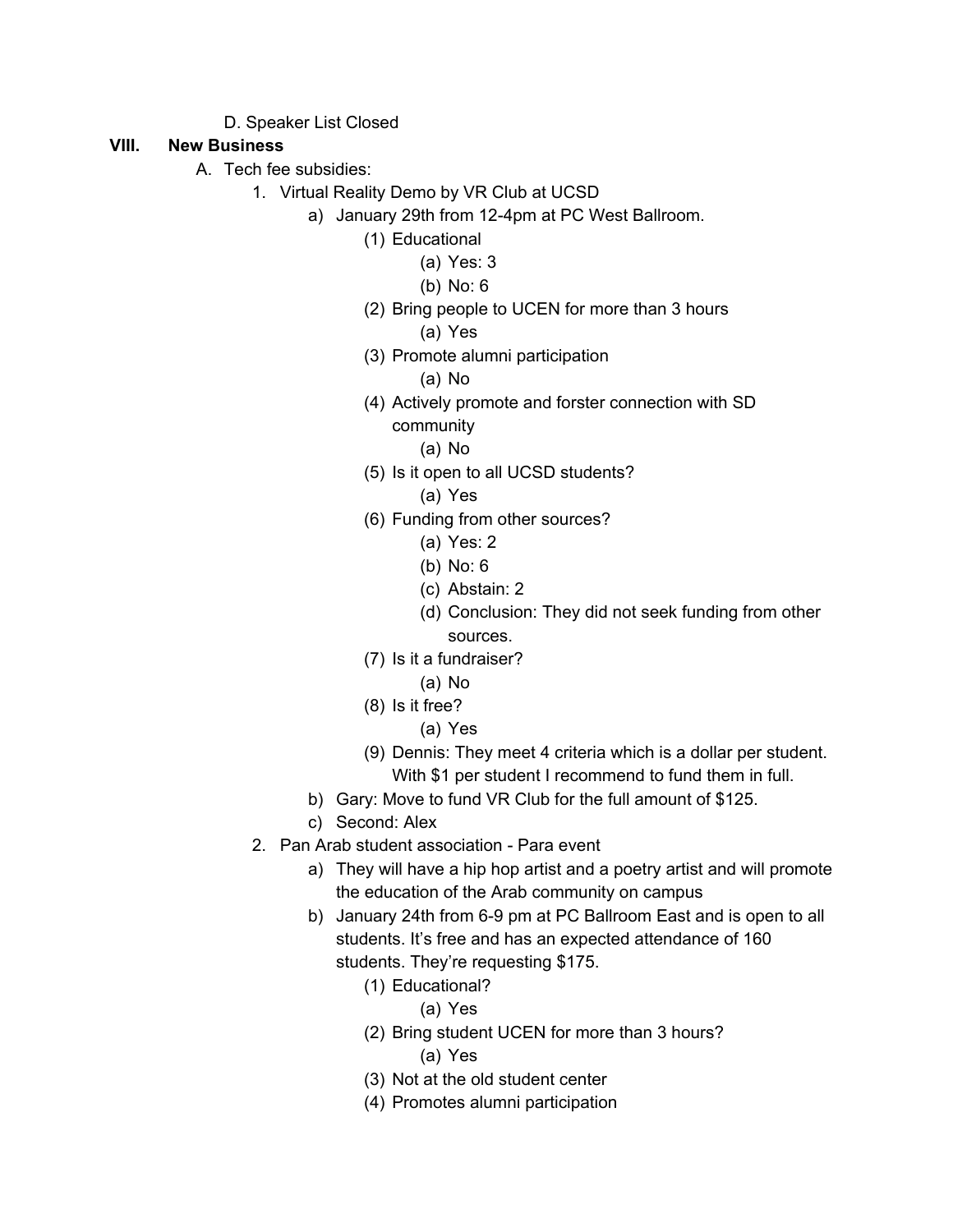- (5) Connection with SD Community
- (6) Open to all students
- (7) Sought funding from AS
- (8) Event is free
- (9) Dennis: Recommend to fund them for the full \$175
- c) Alex: Move to fund the Pan Arab Student Association Event the full amount of \$175.
- d) Second: Gary
- 3. We had about \$3000 leftover from last quarter, so now we have about \$8000 for winter quarter, so if you know any student orgs who want funding let them know.
- 4. Emily: If you have not sent out and email over the org listserv, then sending one can help to promote that.

### **IX. Old Business**

- A. Student Veterans Resource Center (SVRC) and the Books for Prisoners (BFP) space
	- 1. Nick: Muir council was wondering what was happening to the location of BFP. They know that BFP uses the area for storage, and our committee said that instead of giving the space to the resource center, give the BFP a chance to utilize that space better.
		- a) Ashley: If we give the space to the SVRC, they'll do construction of the space and it will become a part of the SVRC lease. Iit will be very difficult for BFP to gain access to that again and hard to put that space back on line if that happens.
	- 2. Nick: Have we talked to BFP about the space?
	- 3. Ashley: If UCAB decides to take that space and give it to SVRC then it wouldn't happen this year. Student orgs are never guaranteed a space and they know that they move. It's currently being used by BFP at the moment, but it's UCAB's decision to add it to the SVRC lease or not.
	- 4. Sharon: There are student org offices and storage spaces. In terms of utilizing the space better, what BFP needed was a storage space. It's logical that it would not be used for meetings because a storage space is what they asked for. All of our spaces are either storage or office spaces, and orgs have to present why they want which type of space.
	- 5. Katya: If we take that space offline can we make a new space?
		- a) Sharon: We don't have any other spaces. It's part of your challenge to use the space we have and ask if we are at a point to be looking for new space. If there were a space you would like to convert, then UCAB can make those kinds of recommendations. Student org spaces are allocated without recommendations, but if you were going to take it out of that pool, then you would be making a recommendation. If you had another space to give back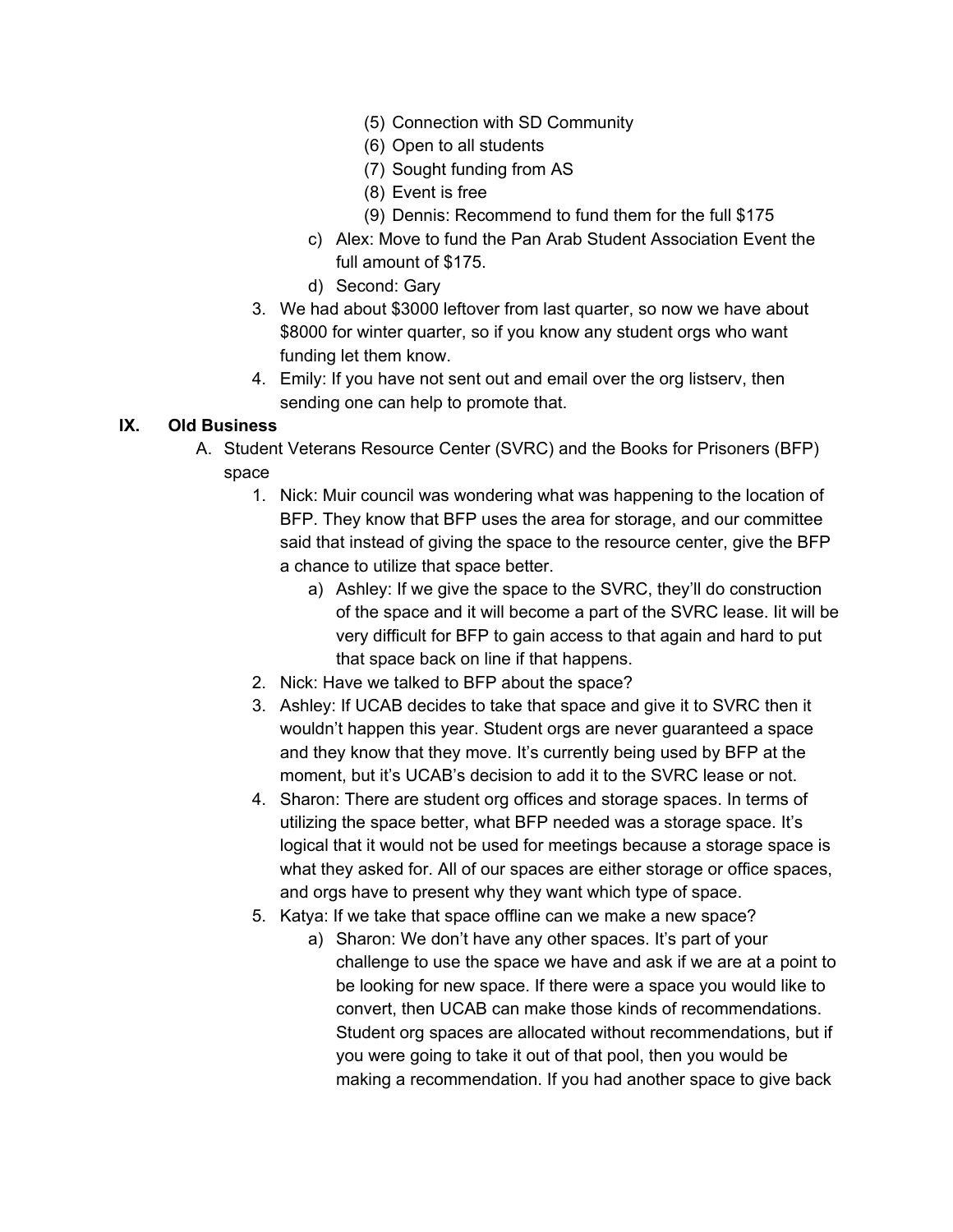to student orgs, then you would have to recommend that space to be taken offline.

- 6. Katya: Do we have options to take other space?
	- a) Sharon: Not really. Everything's occupied. You would be saying you need this resource more than you would need that one.
- 7. Alex: Someone asked if they could try to do a build out in the lobby area and make an office in their lobby.
- 8. Will: It makes sense to give it to whoever needs the space most. Just having a storage space could be effective, but did either org give us stats on how active they are? Is it a convenience thing or for example how many prisoners are getting books per quarter?
	- a) SVRC did give stats. They gave the number of check-ins they got. BFP did not because they do it through the application process. All the numbers would do is impact the space they get next year. I'd say about 70% is used for storage space only and about 30-35% is used for office space.
- 9. Emily: I think about the student orgs that can't access space. Right now there are about over 100 orgs that applied for space and don't have it. If they do construction on the BFP space, then that's one fewer space that student orgs don't have every year. It's an ongoing space constraint for student orgs.
- 10. Muhammed: ERC is in favor of allocated the space to SVRC.
- 11. Alex: When they build Triton Pavilion is it possible to have other orgs move there?
	- a) Sharon: The retail council does have some say. However, the program for that space has already been designated.
- 12. Gary: As much as I value the resource center, I think we've given the resource centers a lot over the years. I move to table the SVRC request indefinitely.
	- a) Second by Katya
	- b) Object by Hector
		- (1) Hector: When I spoke to Warren, they were all in favor of giving it to the SVRC. I just feel like the resources we do have on campus are all important, so it's important to give them space.
		- (2) Gary: I do value the resource center and they will still have their services. I think there are also other services, and I don't think it's a significant thing compared to our other goals.
		- (3) Katya: They had said that regardless of our decision, they had requested the budget to make a space if we didn't give them that space.
		- (4) Vote